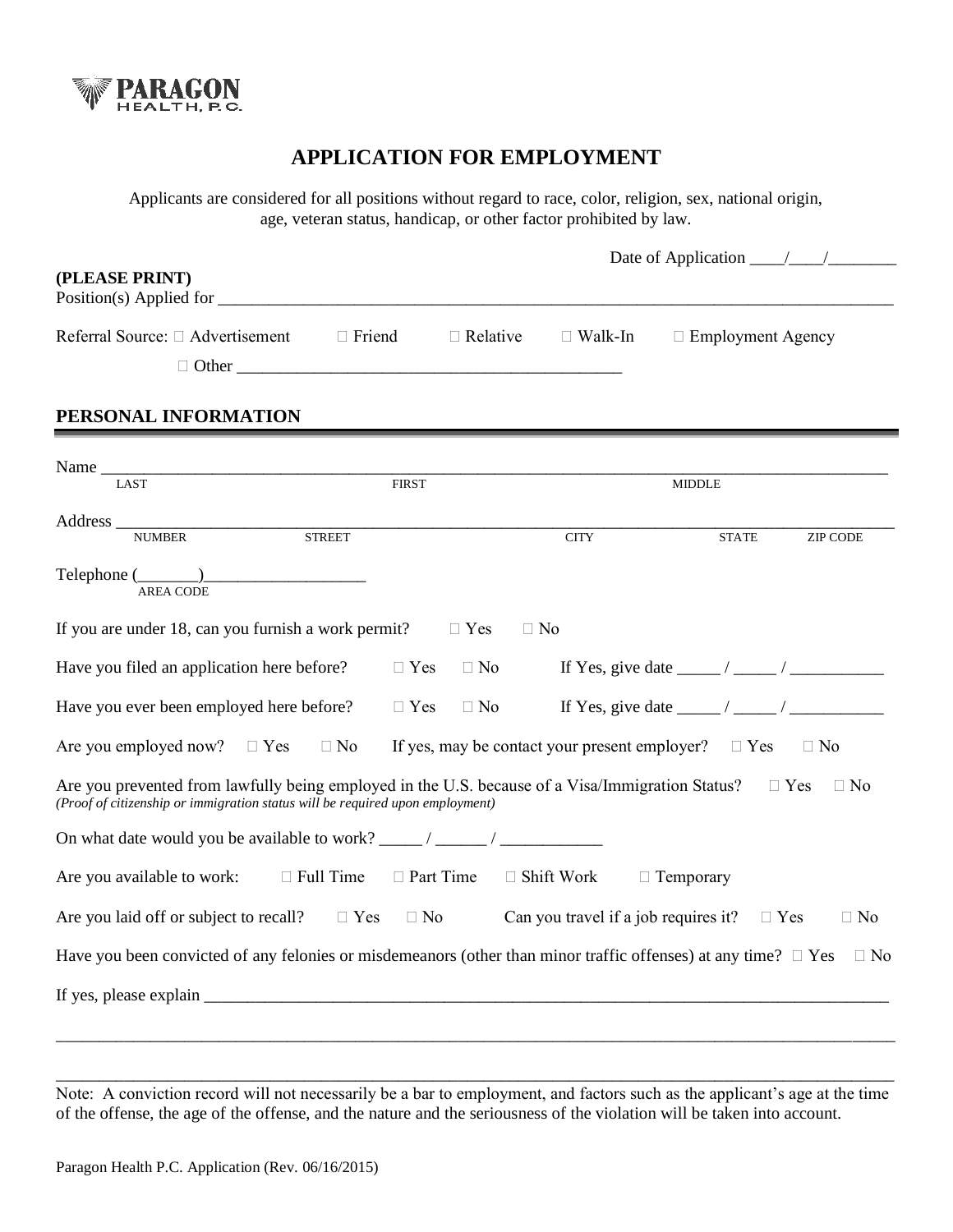|                                                                                                  | Name and Location of School                                                                                      | Years attended | Did you<br>Graduate/receive<br>diploma? | Major/subjects studied |
|--------------------------------------------------------------------------------------------------|------------------------------------------------------------------------------------------------------------------|----------------|-----------------------------------------|------------------------|
| <b>High School</b>                                                                               |                                                                                                                  |                |                                         |                        |
| College/University                                                                               |                                                                                                                  |                |                                         |                        |
| Trade/<br>Correspondence<br>School                                                               |                                                                                                                  |                |                                         |                        |
| Describe any specialized<br>training, internship,<br>skills, and extra-<br>curricular activities |                                                                                                                  |                |                                         |                        |
|                                                                                                  | Honors Received: State any additional information you feel may be helpful to us in considering your application. |                |                                         |                        |

## **EMPLOYMENT EXPERIENCE**

List **ALL** jobs in order starting with your present or last job. Include military service assignments and volunteer activities. You may exclude organization names which indicate race, color, religion, gender, national origin, age, handicap or other protected status.

| Employer           | Telephone (              | Dates Employed<br>From<br>$\omega$ .<br>To         | Work Performed        |
|--------------------|--------------------------|----------------------------------------------------|-----------------------|
| Address            |                          |                                                    |                       |
| Job Title          | Supervisor               | Hourly Rate/Salary<br>Starting - Final             |                       |
| Reason for Leaving |                          |                                                    |                       |
| Employer           | Telephone (<br>$\lambda$ | Dates Employed<br>From<br>$\Delta \sim 10^4$<br>To | <b>Work Performed</b> |
| Address            |                          |                                                    |                       |
| Job Title          | Supervisor               | Hourly Rate/Salary<br>Starting - Final             |                       |
| Reason for Leaving |                          |                                                    |                       |
| Employer           | Telephone (              | Dates Employed<br>From<br>$\Delta \sim 10^4$<br>To | Work Performed        |
| Address            |                          |                                                    |                       |
| Job Title          | Supervisor               | Hourly Rate/Salary<br>Starting - Final             |                       |
| Reason for Leaving |                          |                                                    |                       |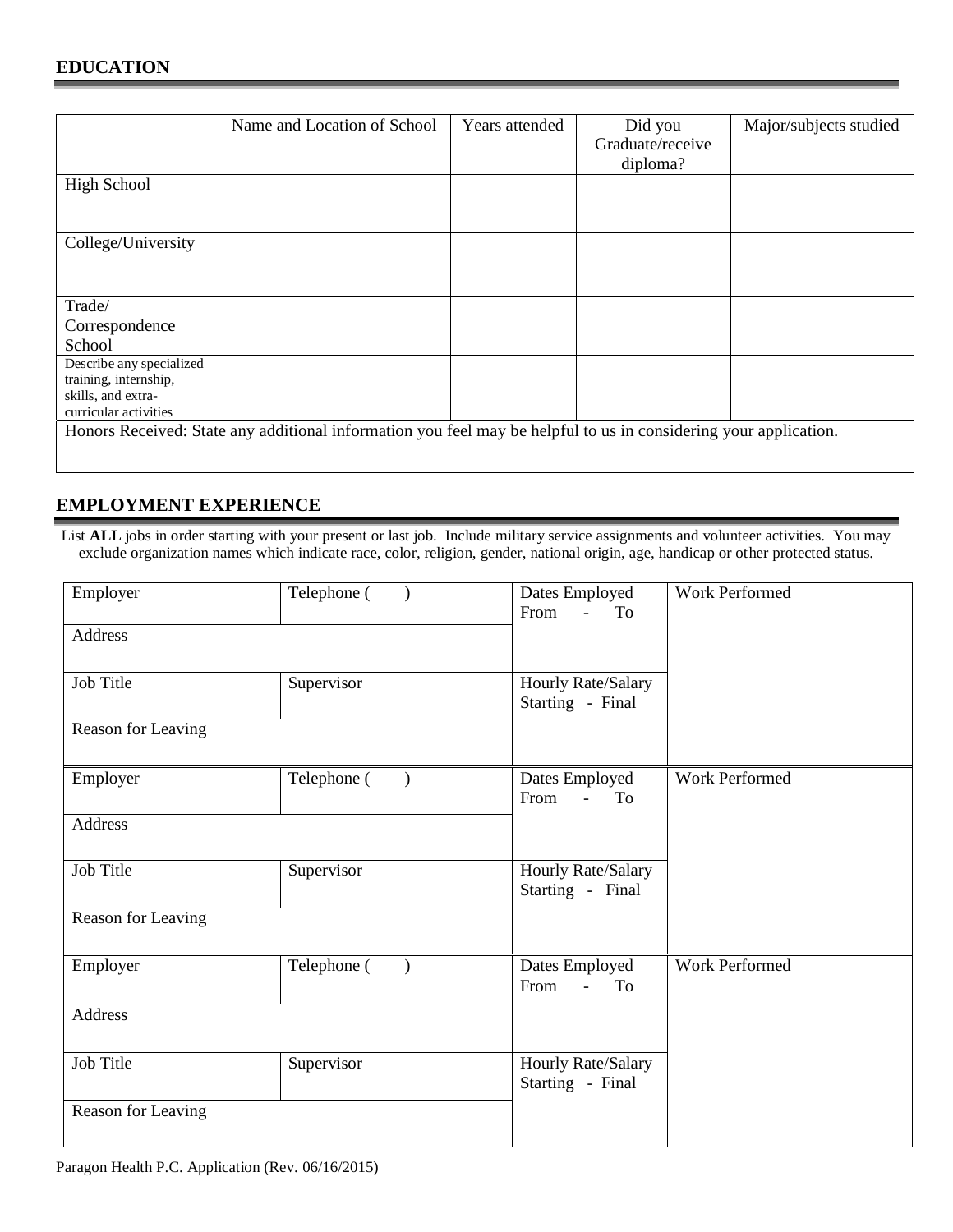### **EMPLOYMENT EXPERIENCE CONTINUED**

| Employer           | Telephone ( | Dates Employed<br>From<br>$-$ To          | Work Performed |
|--------------------|-------------|-------------------------------------------|----------------|
| Address            |             |                                           |                |
| Job Title          | Supervisor  | Hourly Rate/Salary<br>Starting -<br>Final |                |
| Reason for Leaving |             |                                           |                |

Please attach a separate sheet if you have been employed by any other employers not listed above.

#### **SPECIAL SKILLS AND QUALIFICATIONS**

Summarize special skills and qualifications acquired from employment, military or other experience.

Are you physically and mentally able to perform the essential duties of the job for which you are applying, either with or without accommodations?  $\Box$  Yes  $\Box$  No

\_\_\_\_\_\_\_\_\_\_\_\_\_\_\_\_\_\_\_\_\_\_\_\_\_\_\_\_\_\_\_\_\_\_\_\_\_\_\_\_\_\_\_\_\_\_\_\_\_\_\_\_\_\_\_\_\_\_\_\_\_\_\_\_\_\_\_\_\_\_\_\_\_\_\_\_\_\_\_\_\_\_\_\_\_\_\_\_\_\_\_\_\_\_\_\_\_

\_\_\_\_\_\_\_\_\_\_\_\_\_\_\_\_\_\_\_\_\_\_\_\_\_\_\_\_\_\_\_\_\_\_\_\_\_\_\_\_\_\_\_\_\_\_\_\_\_\_\_\_\_\_\_\_\_\_\_\_\_\_\_\_\_\_\_\_\_\_\_\_\_\_\_\_\_\_\_\_\_\_\_\_\_\_\_\_\_\_

If workplace accommodation is requested, please describe: \_\_\_\_\_\_\_\_\_\_\_\_\_\_\_\_\_\_\_\_\_\_\_\_\_\_\_\_\_\_\_\_\_\_\_\_\_\_\_\_\_\_\_\_\_\_\_\_\_

Have you ever been employed by an entity that was excluded from participation in a federal health care program, such as Medicare?  $\Box$  Yes  $\Box$  No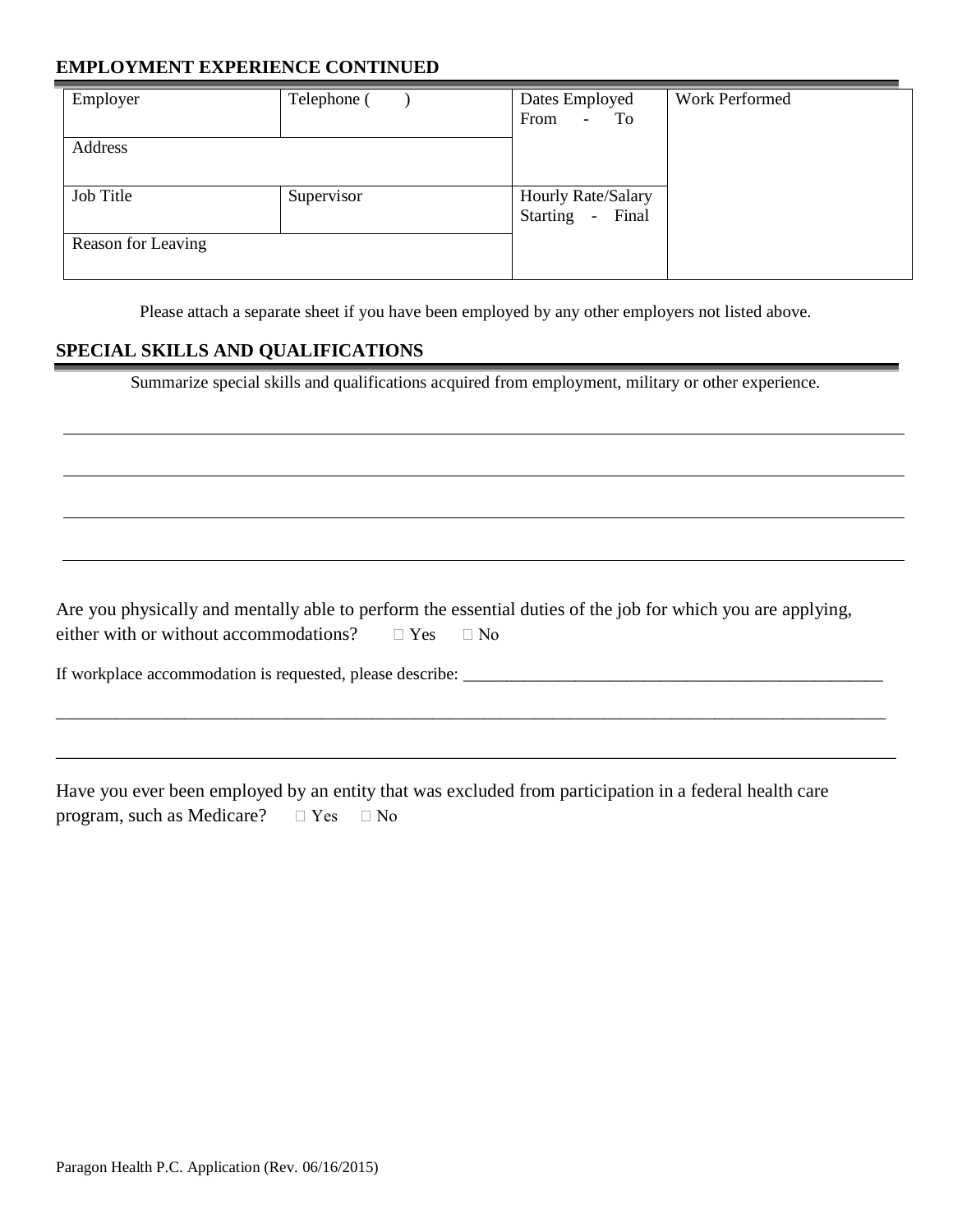#### **READ BEFORE SIGNING**

- 1. In connection with your application for employment, Paragon Health P.C. may obtain one or more consumer reports concerning you. Those consumer reports may contain information relating to your education, employment, criminal and credit histories. Attached is a separate authorization you are required to sign as part of the application process.
- 2. I understand this application will be considered current for 90 days and that a new application must be completed for further considerations after 90 days.
- 3. In consideration of any employment of me by Paragon Health P.C., I agree that my employment is at the will of Paragon Health P.C., which means that Paragon Health P.C. has the right to discharge me or lay me off at any time, regardless of reason. It is expressly agreed and understood that this at will status may be changed only by an agreement in writing signed by the President of Paragon Health P.C. and addressed specifically to me.
- 4. I further recognize that if employed by Paragon Health P.C., I shall not commence any action or other legal proceeding relating to my employment or the termination thereof after the earlier or on the expiration of any applicable statute of limitations or one year after the termination of such employment. I agree to waive any statute of limitations to the contrary.
- 5. I understand that any offer of employment made by Paragon Health P.C. is contingent upon a favorable health evaluation which may include a physical examination (including drug screening) by a doctor selected by Paragon Health P.C. I hereby agree to complete a health evaluation form.
- 6. I have been given, read and executed the attached consumer report disclosure. I hereby authorize an investigation of my education, employment, criminal and credit histories, including related statements contained in this application, and specifically authorize Paragon Health P.C. to consult with all third parties with whom or which I have been associated concerning those histories and/or any other aspect of my qualifications, or with any third parties who may have information bearing thereon and to receive and utilize any information which may be material to my histories or qualifications; and I hereby release all third parties who provide information to Paragon Health P.C. with or without notice to me, from any and all liability for the transmittal of any information bearing on my histories or qualifications, in connection with any such request. I further authorize and release Paragon Health P.C. from all liability for forwarding to any other entity to which I may apply for employment, any information concerning me and/or my histories or qualifications as Paragon Health P.C. has at the time of my application for employment or hereafter acquires. I further release from all liability any and all third parties for any statements made or any action take in connection with this application or any other application made simultaneously herewith, or in connection with any other form or review of my histories or qualifications. I hereby waive on behalf of Paragon Health P.C. any and all third parties any and all notice(s) I would otherwise be entitled to under Public Act 397 of 1978.
- 7. I will hold in strictest confidence and will not disclose directly or indirectly to any unauthorized persons, without Paragon Health P.C.'s prior written permission, at any time during or subsequent to my employment, any knowledge not already available to the public, respecting the inventions or respecting designs, methods, systems, improvements, trade secrets, techniques and processes, sales promotions and ideas, customer lists or other confidential matters of Paragon Health P.C.
- 8. I understand that if I have a disability I must tell Paragon Health P.C., in writing, of my need for accommodation within 182 days after I know or reasonably should know that an accommodation is needed. I further understand failure to do so may prevent me from alleging a violation of the accommodation requirements of the Michigan Persons With Disabilities Civil Rights Act.
- 9. I certify that all information submitted by me in this application, attached documents and other pre-employment forms is true, complete and correct and understand that if any such information is found to be misrepresented, omitted or otherwise incorrect, it may result in discharge from employment, regardless of when discovered or my length of employment at the time.

Signature of Applicant Date

\_\_\_\_\_\_\_\_\_\_\_\_\_\_\_\_\_\_\_\_\_\_\_\_\_\_\_\_\_\_\_\_\_\_\_\_\_\_\_\_\_\_\_\_\_\_\_\_\_\_\_\_\_\_\_ \_\_\_\_ / \_\_\_\_ / \_\_\_\_\_